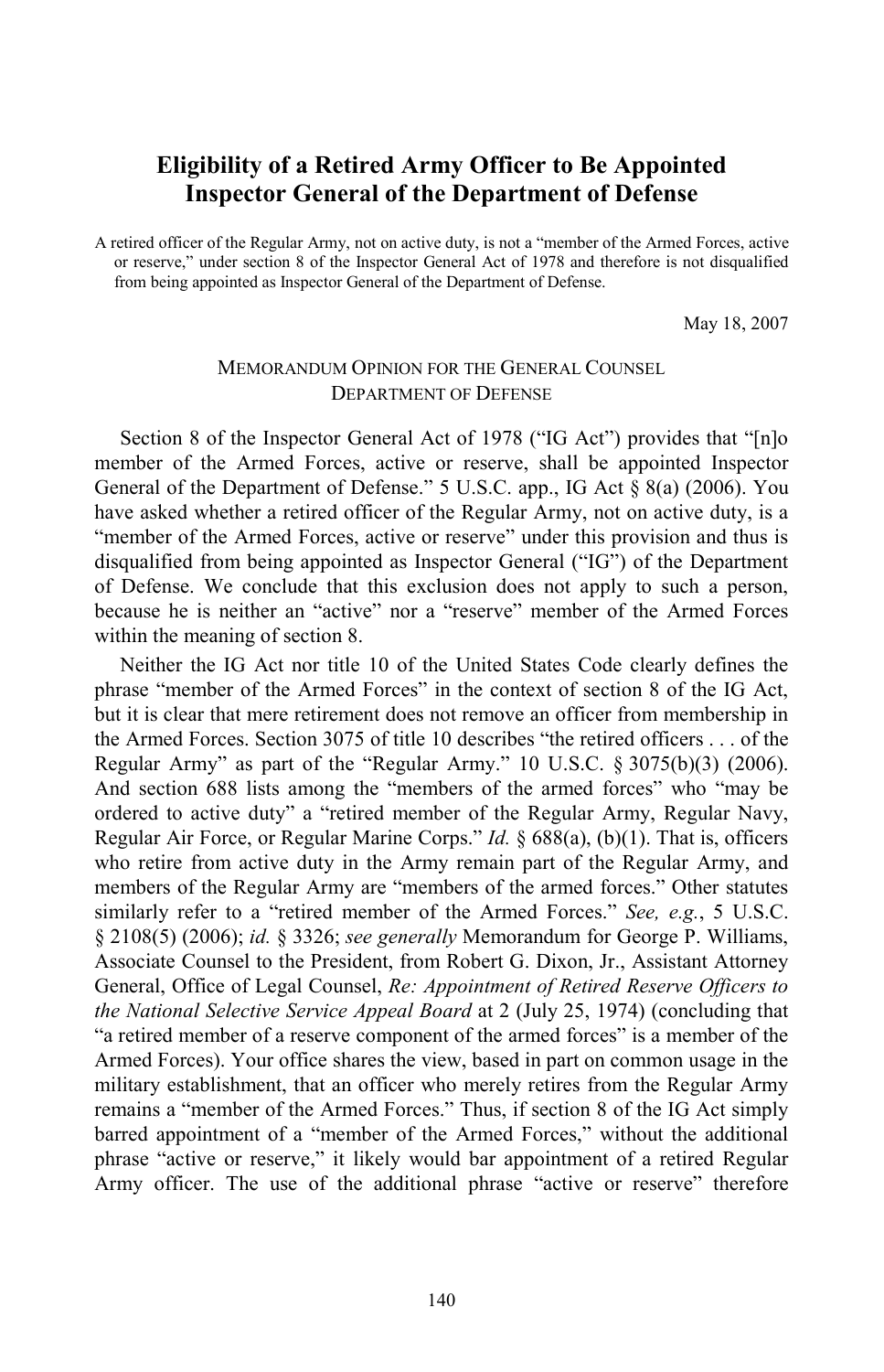suggests some sort of limitation; otherwise it would not clearly add any meaning to the statute.

The reference in section 8's additional phrase to "reserve" members is not directly relevant here. We understand that the prospective nominee is retired from the Regular Army rather than the Army Reserve. The reserve consists of three categories, and the prospective nominee is not in any of them. *See* 10 U.S.C. § 10141(a) (2006) (providing that "[e]ach Reserve shall be placed in one of [the following] categories"—"a Ready Reserve, a Standby Reserve, and a Retired Reserve"); *id.* § 10154 (defining "Retired Reserve" to include "Reserves who are or have been retired under" various sections of the U.S. Code and "Reserves who have been transferred to the Retired Reserve"). He thus is not a "reserve" "member of the Armed Forces." The applicability of section 8's prohibition therefore turns on whether he remains an "active" "member of the Armed Forces."

Neither section 8 nor title 10 defines the term "active" in the military context. It does not appear to be a term of art; rather, it has two plausible meanings in this context, both of which make it equivalent to more precise terms. "Active" can be shorthand for "active duty," which title 10 defines as "full-time duty in the active military service of the United States." *Id.* § 101(d)(1). "Active" also may, you have explained, be used to mean "regular," in contrast to "reserve," *see generally id.* § 101(b)(12) ("The term 'regular,' with respect to an enlistment, appointment, grade, or office, means enlistment, appointment, grade, or office in a regular component of an armed force."), although this latter usage is colloquial and considered imprecise in the Department of Defense. If the former meaning applied in section 8, then that section's prohibition would extend only to active-duty and reserve members. A retired regular officer of the Army not on active duty is neither. If, however, the term "active" were understood to mean "regular" in section 8, then a retired officer of the Army would be subject to the prohibition, because, as explained, he remains a member of a regular component of the Armed Forces—the Regular Army.

Although the answer is not beyond dispute, the evidence is stronger in favor of the former meaning of "active." This reading finds support in the 1982 act that added section 8 to the IG Act, in much of the relevant usage in title 10; in the general approach of Congress to appointments of retired and reserve offices to non-military positions in the Department of Defense, and in the traditional and constitutionally-based presumption that the President has broad discretion in selecting persons for appointment as federal officers.

First, Public Law 97-252, which added section 8 to the IG Act as part of a broader statute concerning the military, repeatedly uses the word "active" as part of the phrase "active duty." Department of Defense Authorization Act, 1983, Pub. L. No. 97-252, §§ 401, 402(b), 501(b), 502, 1116, 96 Stat. 718, 725–26, 750 (1982). Only twice does the statute use the term "active" by itself—the first in adding the provision at issue, *id.* § 1117(b), 96 Stat. at 751, and the second in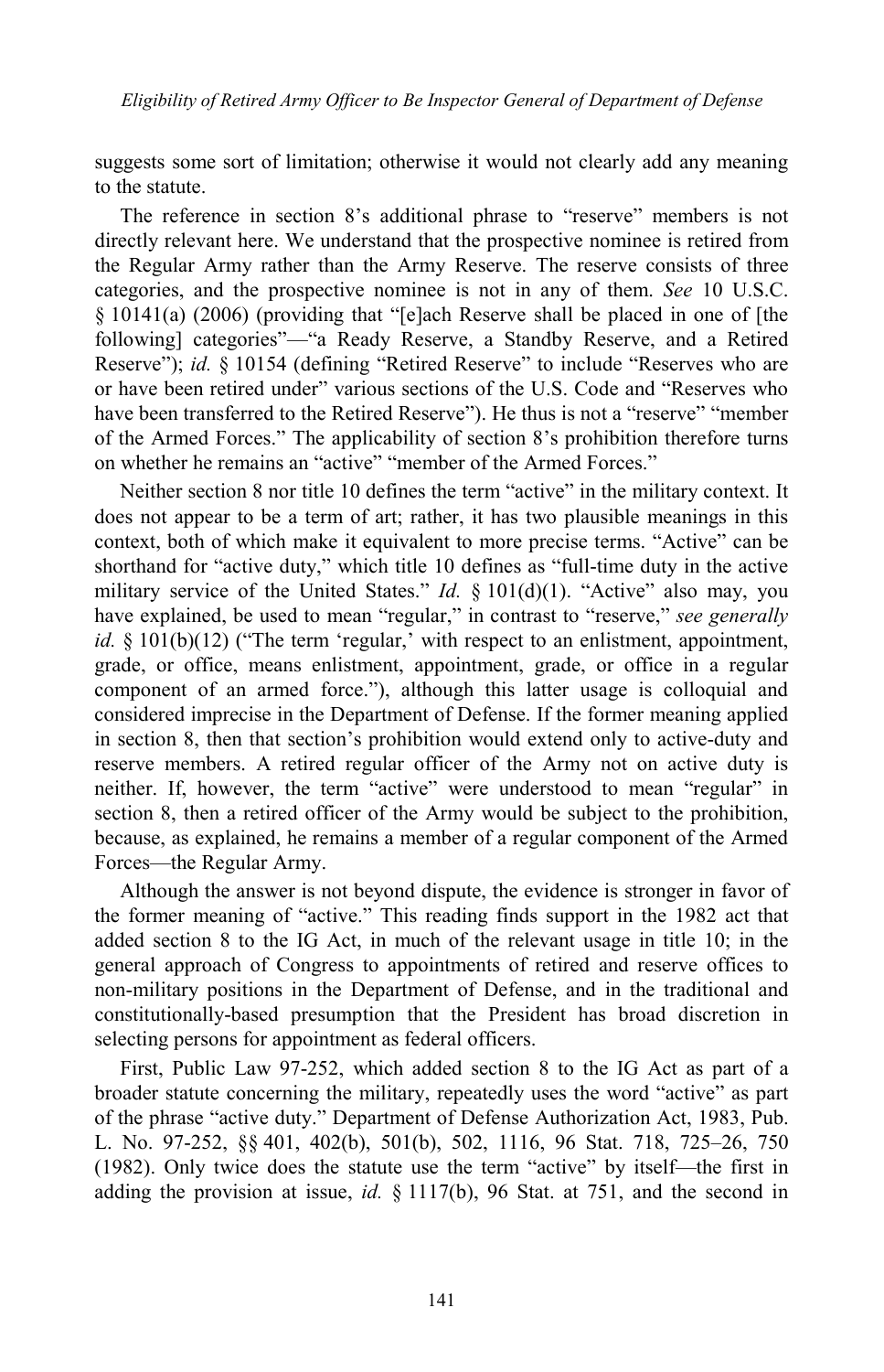"find[ing] that . . . the National Guard and Reserve Forces of the United States are an integral part of the total force policy of the United States for national defense and need to be ready to respond, on short notice, to *augment the active military forces* in time of national emergency," *id.* § 1130(a)(1), 96 Stat. at 759 (emphasis added). The latter usage might suggest that the term means "regular" forces, as contrasted to "the National Guard and Reserve Forces," but seems better read as referring more narrowly to those forces that are on active duty and thus presently "ready to respond" should an emergency arise. Retired officers, even if they too might be called upon in time of national emergency by being "ordered to active duty," 10 U.S.C. § 688(a), (b)(1); *see also id.* § 973(b)(1)(B) (referring to retired regular officer being called to active duty), presumably would not be presently ready to respond in such a situation. The usage in section 1130 of the 1982 act thus, although not conclusively, suggests that Congress used "active" as shorthand for "active duty." It is reasonable to apply the same sense to the other use of the same term in the [1](#page-2-0)982 statute.<sup>1</sup>

Second, uses of the phrase "active and reserve" and the term "active service" in title 10 indicate, on the whole, that "active" more commonly has the sense of "active duty." As to the phrase "active and reserve," which is the most relevant to the usage in section 8 of the IG Act, section 167 of title 10, for example, speaks of the "active and reserve special operations forces of the armed forces stationed in the United States" and says that they should be "assigned to the special operations command." 10 U.S.C. § 167(b) (2006). And section 487 requires that certain reports include a description "identify[ing] the active and reserve component units of the armed forces participating at the battalion, squadron, or an equivalent level (or a higher level) in contingency operations, major training events, and other exercises and contingencies of such a scale that the exercises and contingencies receive an official designation." *Id.* § 487(b)(4). The references to "special operations forces" being "stationed" and "assigned" to a command, and to units "participating" in various "operations," suggest that the "active" forces and component units being discussed are those on "active duty." Similarly, in the term "active service" in title 10, "active" has the sense of "active duty" rather than referring to anyone who is a member of the regular Armed Forces. Section 1175,

j

<span id="page-2-0"></span><sup>&</sup>lt;sup>1</sup> The legislative history is largely inconclusive. The House Conference Report accompanying the final bill simply echoes the bill's terms: "Both the House and Senate provisions would prohibit the appointment of a member of the Armed Forces, active or reserve, as Inspector General of the Department of Defense." H.R. Conf. Rep. No. 97-749, at 176, *reprinted in* 1982 U.S.C.C.A.N. 1569, 1581. The sponsor of the legislation in the Senate, Senator Roth, stated that his "amendment would provide for a *civilian* Inspector General in the Defense Department and *would not permit any military personnel* to assume the Inspector General position." 128 Cong. Rec. 9678 (May 12, 1982) (emphases added). As we explain below, a retired Regular Army officer commonly would be understood as "civilian" for purposes of appointment in the Department of Defense. But it is not clear in what sense Senator Roth was using the phrase "any military personnel."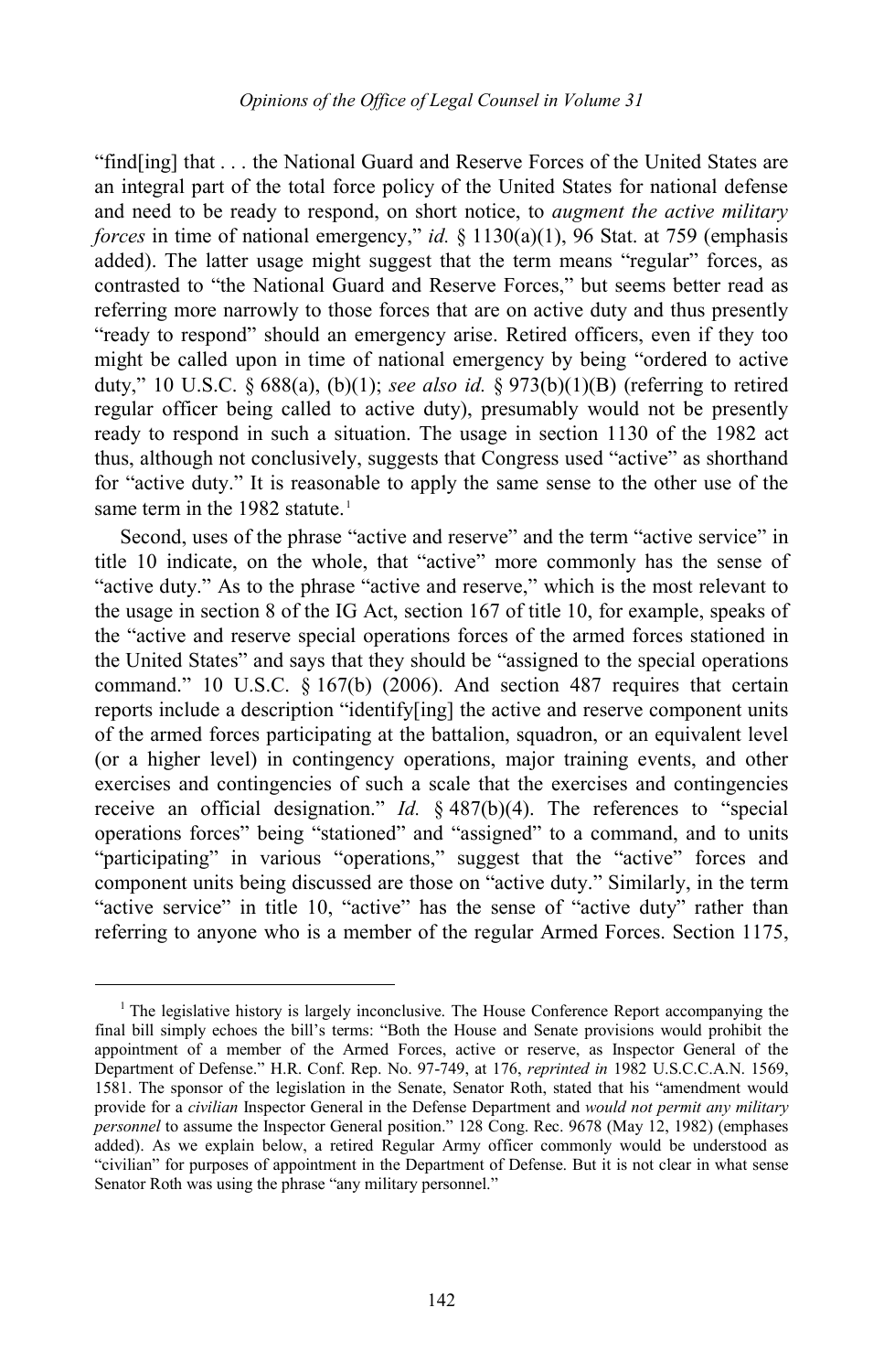for example, provides that a "member entitled to voluntary separation incentive payments who is also entitled to basic pay for active or reserve service, or compensation for inactive duty training, may elect to have a reduction in the voluntary separation incentive payable for the same period in an amount not to exceed the amount of the basic pay or compensation received for that period." *Id.*   $§ 1175(e)(2)$ . The references to basic pay and separation, as well as the contrast between "active . . . service" and "inactive duty training," suggest that "active" was intended to mean the equivalent of "active duty." And section 942 speaks of "a person retired from the armed forces after 20 or more years of active service," indicating that retirement and "active service" are distinct. *Id.* § 942(b)(4).

Some provisions in title 10 are more ambiguous, particularly those referring to "active and reserve components" of the various Armed Forces. Usage of "active" in this phrase is the one where "active" might most readily be an equivalent of the more precise term "regular" discussed above: But even in this context, usage often suggests a sense of "active duty," or at least that, even if the phrase "active component" technically includes persons retired from a regular component (because they remain members of the Armed Forces and are not in a reserve component), its focus is on the active-duty members of that component. Section 118, for example, refers to the "discharge" of particular "missions," *id.* § 118(d)(16) (requiring that a report submitted by the Secretary of Defense include "[t]he homeland defense and support to civil authority missions of the active and reserve components, including the organization and capabilities required for the active and reserve components to discharge each such mission"); section 153 refers to the ability of active and reserve components to "execute" a military strategy, *id.* § 153(d)(2)(G) (requiring an "[a]ssessment of the capabilities and adequacy of United States forces (including both active and reserve components) to successfully execute the national military strategy"), and to "the readiness" of those components, *id.* § 153(d)(3)(B) (providing that "the Chairman should make assumptions pertaining to the readiness of United States forces (in both the active and reserve components)"); and section 2815 refers to the "joint use" of a construction project by active and reserve components, *id.* § 2815(a) (defining "joint use military construction project" to mean a construction project intended to be used by "both the active and a reserve component of a single armed force" or "two or more components (whether active or reserve components) of the armed forces"). On balance, then, the weight of the statutory evidence of usage seems to be that Congress has used "active" in the context of the Armed Forces either ambiguously or as the equivalent of "active duty," and that, as "active" is used in section 8 of the IG Act, the better reading is that it is equivalent to "active duty."

Third, other provisions governing the appointment of persons to non-military offices within the Department of Defense typically permit the appointment of both retired and reserve officers of the Armed Forces, establishing a background rule for positions requiring presidential appointment and Senate confirmation that "active duty" officers are the only ones excluded. Congress reasonably can be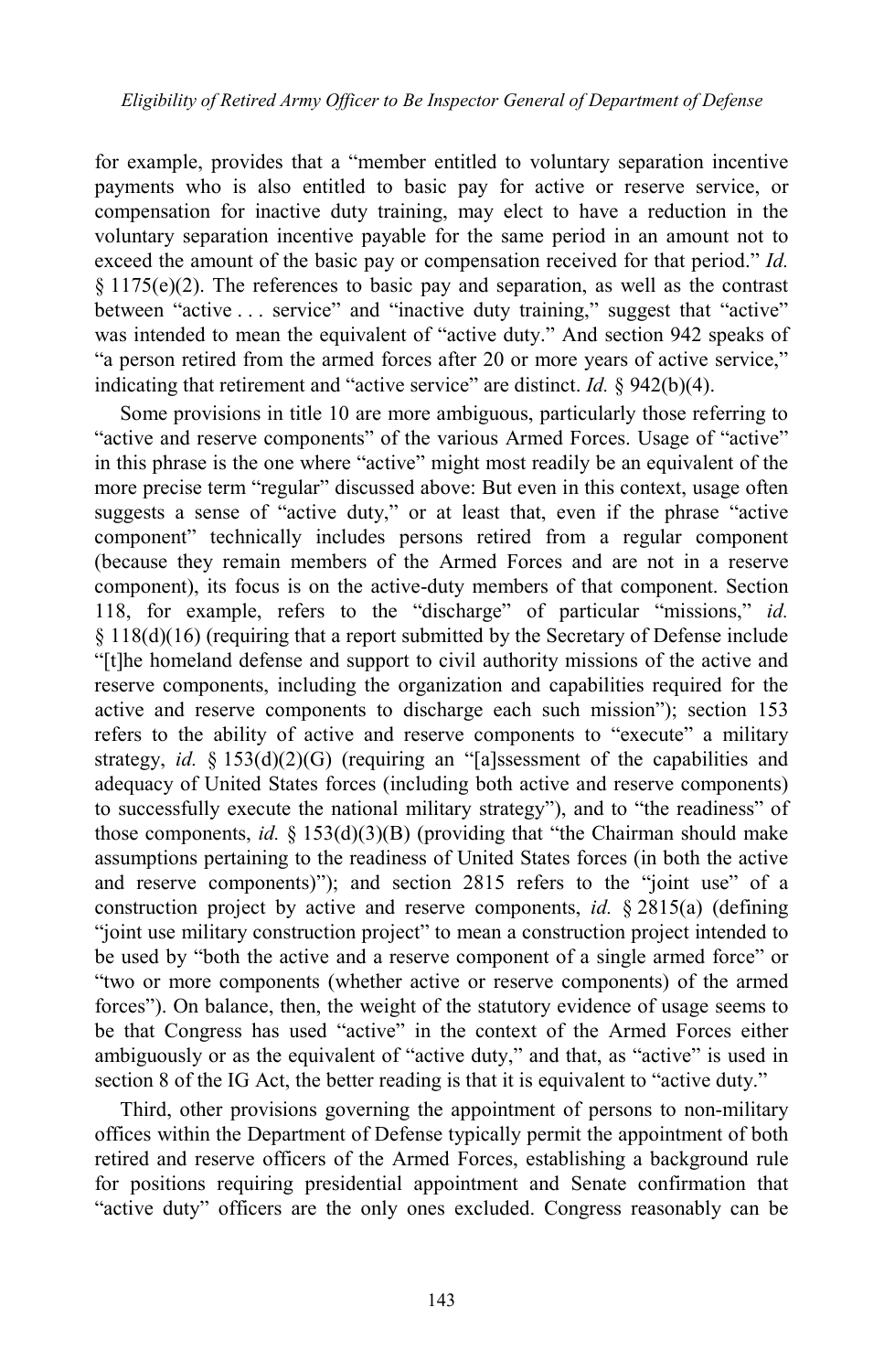taken to have legislated in light of this background rule. And reading the ambiguous reference to "active" in section 8 of the IG Act as meaning "active duty" conforms the prohibition to this background rule as far as the text allows.

Numerous sections in title 10 require that presidentially appointed, Senateconfirmed officers in the Department be "appointed from civilian life." *See, e.g.*, 10 U.S.C. §§ 113(a) (2006) (Secretary), 132(a) (Deputy Secretary), 133(a) (Under Secretary for Acquisition, Technology, and Logistics), 134(a) (Under Secretary for Policy), 135(a) (Under Secretary (Comptroller)), 136(a) (Under Secretary for Personnel and Readiness), 137(a) (Under Secretary for Intelligence), 138(a) (Assistant Secretaries), 140(a) (General Counsel), 3013(a) (Secretary of the Army), 5013(a) (Secretary of the Navy), 8013(a) (Secretary of the Air Force). Your office has informed us that the Department of Defense long has understood that language to permit the appointment of retired and reserve officers not on active duty. This understanding is supported by, and may well be based on, a 1961 memorandum of this office for your department, in which we concluded that a retired regular officer is not automatically disqualified from appointment to such positions, and that whether he is "in civilian life" depends on whether he has in fact "ceased to engage in military service and ha[s] entered civil life and civil pursuits." Memorandum for Cyrus R. Vance, General Counsel, Department of Defense, from Harold F. Reis, Acting Assistant Attorney General, Office of Legal Counsel, *Re: Eligibility of a Retired Regular Officer of the Armed Forces to be Appointed to the Position of Under Secretary or Assistant Secretary of One of the Military Departments* at 3 (Feb. 3, 1961) (internal quotation marks omitted). We added that, when Congress does seek categorically to exclude retired regular officers from appointment to an office, it does so "in unmistakable language," *id*., and "expressly," *id*. at 4.

This background rule is not unqualified, but typically there is only a brief waiting period immediately following retirement, or an exception for reserve or retired officers called to extended active duty. Thus, consistent with this agency understanding, 5 U.S.C. § 3326(b) provides that a "retired member of the armed forces may be appointed to a position in the civil service in or under the Department of Defense . . . during the period of 180 days immediately after his retirement" only under specific circumstances, including a "state of national emergency." Section 973 of title 10 similarly prohibits an "active duty" officer from "hold[ing] . . . or exercis[ing] the functions of" a presidentially appointed and Senate-confirmed "civil office in the Government of the United States," 10 U.S.C.  $\S 973(b)(2)(A)$ (2006), and includes within the prohibition a retired or reserve officer who is "under a call or order to active duty for a period in excess of 270 days," *id.*  $§$  973(b)(1)(B) & (C).

Taken together, these provisions indicate that Congress has broadly allowed retired as well as reserve members of the Armed Forces to hold Senate-confirmed civilian positions in the Department of Defense, and in particular that both retired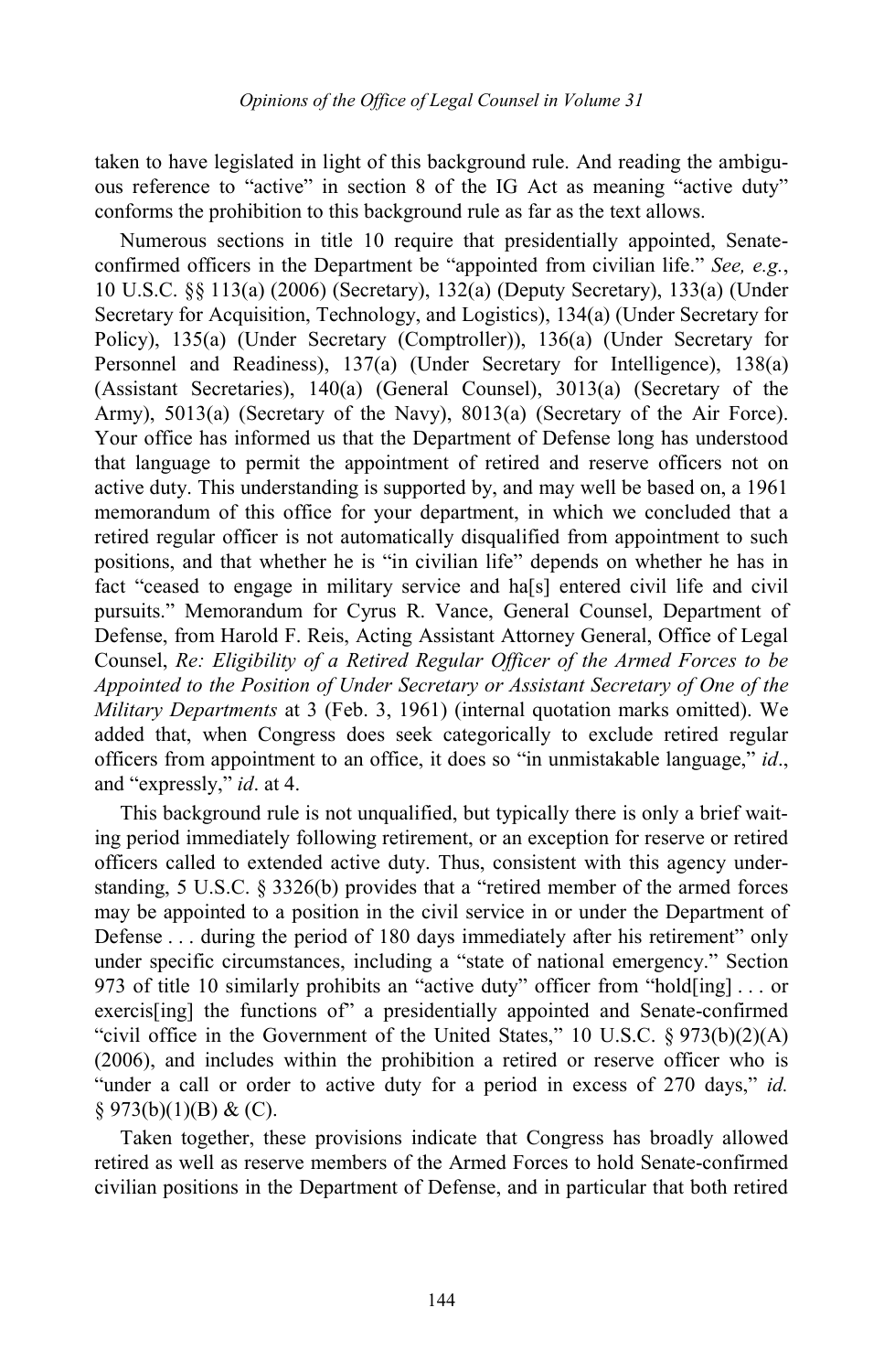and reserve members of the Armed Forces are in "civilian life" so long as they are not called to active duty. The IG for the Defense Department also holds a Senateconfirmed position. It is appropriate to read the prohibition in section 8 of the IG Act to be as consistent with this background rule as the text allows. To the extent that section 8 unambiguously applies to "reserve" members of the Armed Forces, it clearly overrides the background rule; but given the ambiguity of the use of "active" in section 8, it is appropriate to read that term as consistent with the background rule, excluding "active duty" members but not members retired from active duty. (We need not here consider the application of section 8 or of 10 U.S.C. § 973 if a retired member serving as IG were called to active duty.)

Reading section 8 in light of this background rule also answers any conflict of interest concerns that one might see in the appointment of a retired member of the Armed Forces to be IG for the Defense Department. For example, an IG who is retired from the Regular Army may have occasion to audit the Army's retirement program or, in the course of an audit, recommendation, or other analysis, to apply aspects of the Uniform Code of Military Justice. But the same sorts of issues could arise if such a person filled one of the myriad senior positions cited above, yet Congress has not deemed such attenuated potential "conflicts" to be disqualifying. Thus, such concerns provide no ground for us to question our interpretation.

Finally, the term "active" as used in section 8 of the IG Act should, to the extent it is ambiguous, be read narrowly to protect the President's discretion under the Constitution's Appointments Clause in selecting "Officers of the United States." Congress may, as an incident of establishing an office, prescribe "reasonable and relevant qualifications and rules of eligibility of appointees." *Myers v. United States*, 272 U.S. 52, 129 (1926). The Attorney General has held this same view since well before the Court decided *Myers. See Civil-Service Commission,* 13 Op. Att'y Gen. 516, 520–21 (1871). But the discretion in selecting and appointing the best person to fill the office is the President's alone. *See The Federalist* No. 76, at 512 (Alexander Hamilton) (Jacob E. Cooke ed., 1961) ("In the act of nomination his judgment alone would be exercised; and as it would be his sole duty to point out the man, who with the approbation of the Senate should fill an office, his responsibility would be as complete as if he were to make the final appointment."). As a result, qualifications imposed by Congress may "not so limit selection and so trench upon executive choice as to be in effect legislative designation," *Myers*, 272 U.S. at 128, and Congress's "right to prescribe qualifications is limited by the necessity of leaving scope for the judgment and will" of the appointing authority, *Civil-Service Commission*, 13 Op. Att'y Gen. at 520. Thus, "[c]ongressional attempts to limit the class of persons from whom the President may appoint the highest officers of the government ... raise serious constitutional concerns." *Application of 28 U.S.C. § 458 to Presidential Appointments of Federal Judges,* 19 Op. O.L.C. 350, 357 (1995); *see FEC v. NRA Political Victory Fund,* 6 F.3d 821, 824 (D.C. Cir. 1993) ("Congressional limitations—even the placement of burdens—on the President's appointment power may raise serious constitutional